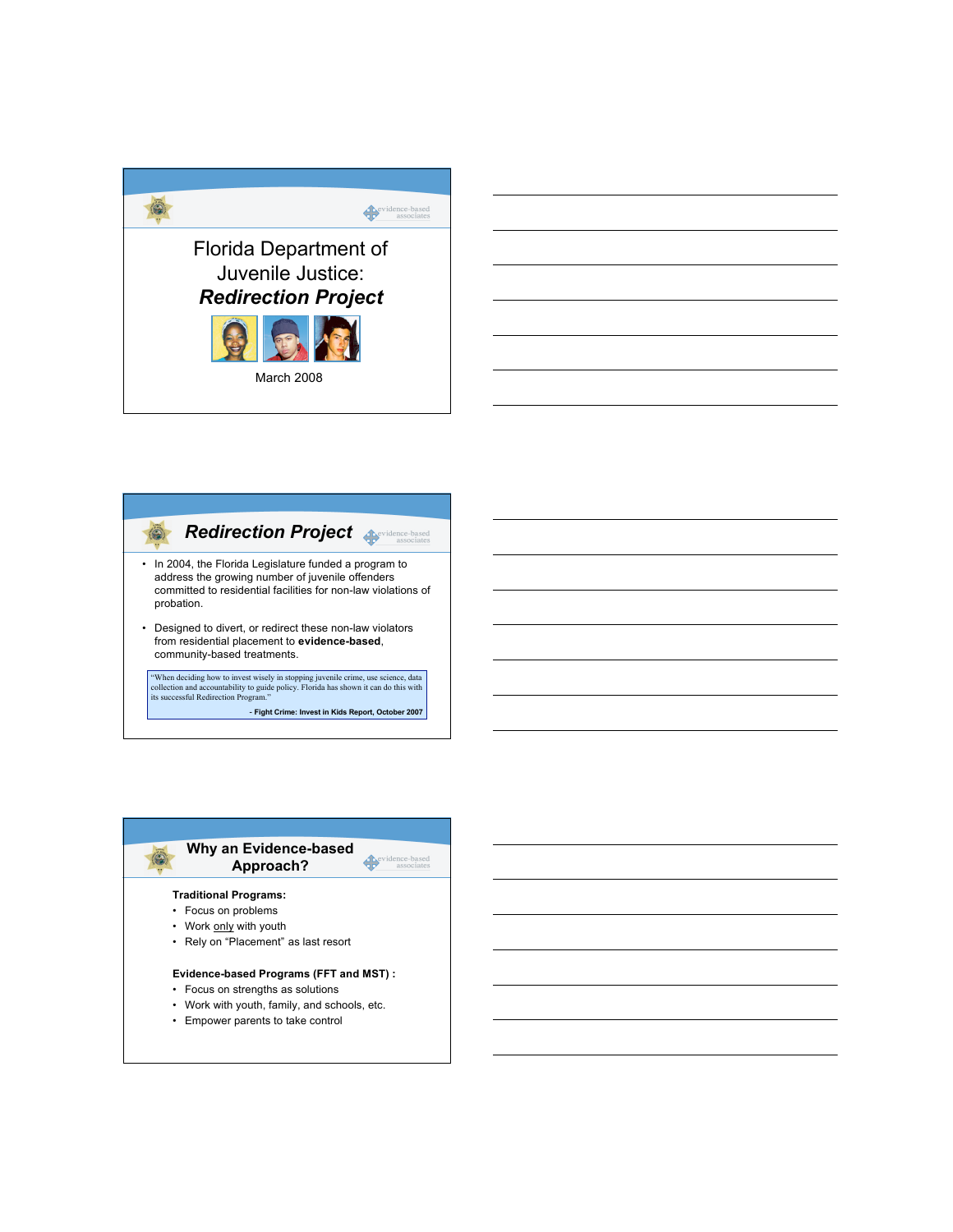









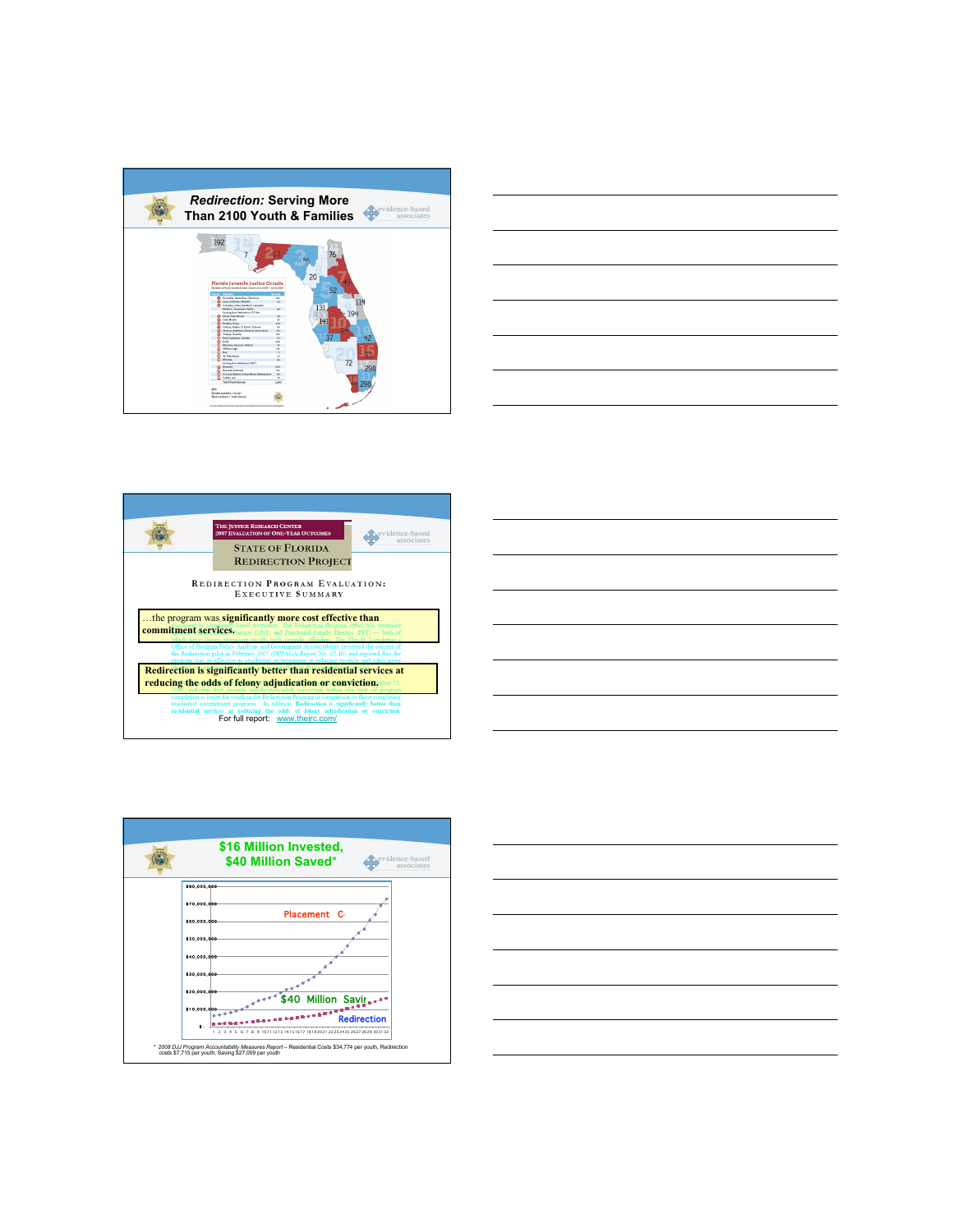| <b>Redirection Capacity</b><br><b>A</b> evidence-based<br><b>Actual &amp; Expansion Summary</b><br>associates |                       |                                 |                   |
|---------------------------------------------------------------------------------------------------------------|-----------------------|---------------------------------|-------------------|
|                                                                                                               | <b>Fiscal</b><br>Year | Youth<br>Served<br>(Cumulative) | Cost<br>Avoidance |
| Yr 1                                                                                                          | $04 - 05$             | 218                             |                   |
| Yr 2                                                                                                          | $05 - 06$             | 630                             |                   |
| Yr 3                                                                                                          | $06 - 07$             | 1437                            |                   |
| Yr 4                                                                                                          | $07 - 08$             | 2357                            | \$63 Million*     |
| Phase                                                                                                         |                       | 2629                            | \$71 Million*     |
| Phase                                                                                                         | 1&2                   | 2933                            | \$79 Million*     |
| Phase                                                                                                         | 1, 283                | 3189                            | \$86 Million*     |





- **Justice Policy Institute, July 2007**

## **Recommendations**

• Expand *Redirection* program into underserved regions by reinvesting accrued savings

 $\circledast$ 

- Focus on underserved and difficult to serve populations (girls, sex offenders, gang-involved)
- Develop "Evidence-Based Systems of Care"
- Invest in the development of strategic partnerships